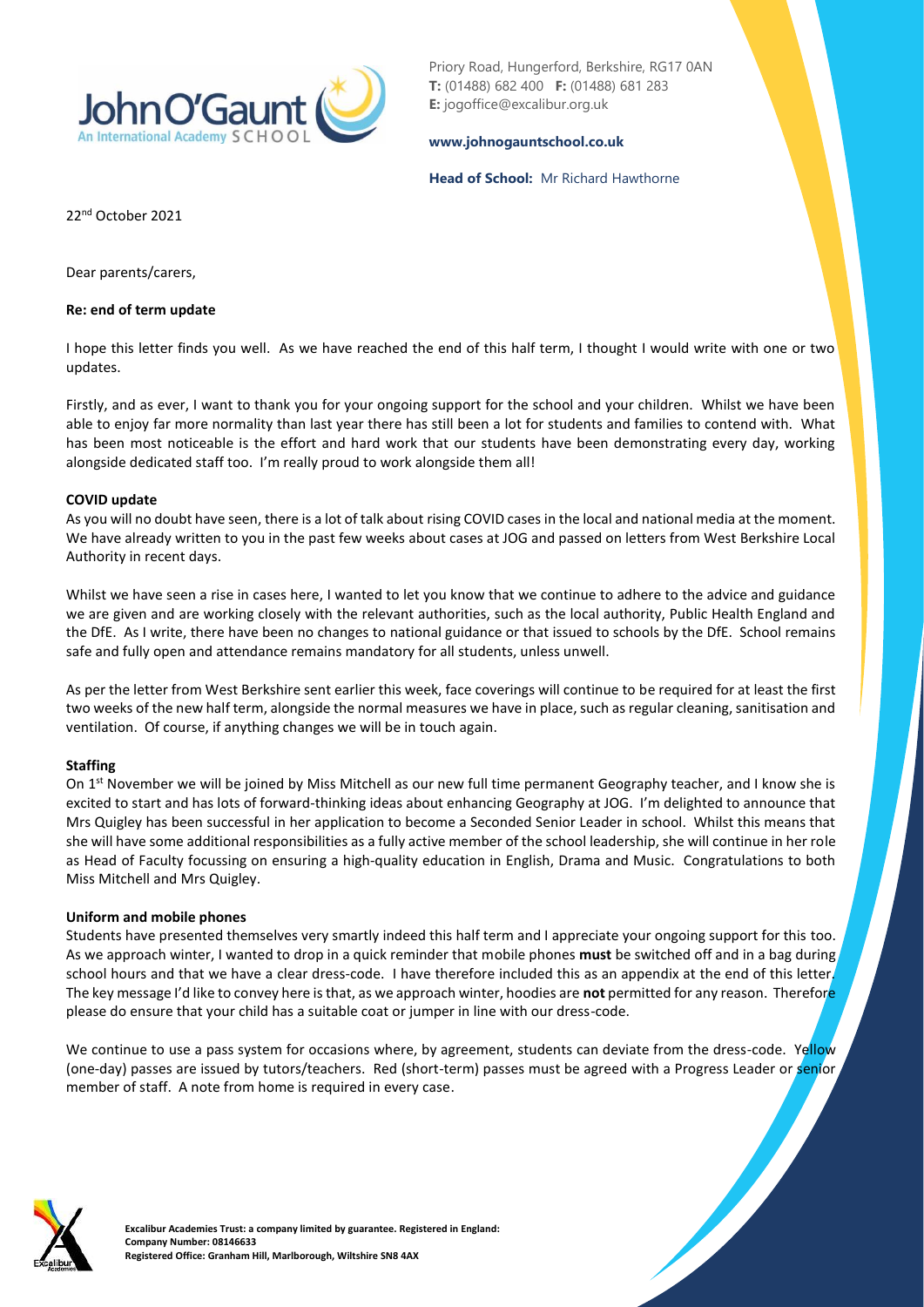Items of clothing (such as a hoodie) that are worn and do not adhere to our policy will be confiscated as will mobile phones seen out in school. For a first occasion the phone/item will be returned to the child at the end of the school day via Main Reception. If it happens on more than one occasion, we will ask a parent/carer to collect the item from school.

#### **Open Evening**

As you may be aware, we held our annual Open Evening on Thursday 14<sup>th</sup> October and Open Morning the following day. Of course, these events are about helping families choose a suitable secondary school but I also believe they are an opportunity to showcase what a truly great school John O'Gaunt is and said so to both staff and students. I wanted to publicly state here my thanks to them all, but especially our student helpers, who certainly took those comments to heart and were a credit to their school. We took some feedback during both events and it was overwhelmingly positive about the school but most importantly about our students.

Open Evening was not the only positive of the term. As ever, there has been a great deal going on in school and too many to mention without a longer letter, so I'll leave most to our end of term newsletter in December. However, I do want to highlight one or two things. Firstly, our new Year 7 intake has settled really well into life at Secondary School. They really are a super cohort, and it has been a total pleasure getting to know them and we enjoy the extra buzz that they bring to the school. They've joined a group of students who have been working hard and doing their best in lessons and we're constantly impressed by their ongoing resilience.

I'd also mention our 'JOG Freshers Fayre', which saw more than 250 students sign up for extra-curricular activities and clubs, including 'Young PSA', silversmithing, Dodgeball, model making and a maths club to name just a few. In a small school, to have nearly two thirds of your cohort sign up to enrichment activities is a testament to the students and the staff who give up their time top run them.

Finally, I'd just like to wish Year 11 students best of luck for their forthcoming Mock Exams after half term. In class and the numerous revision sessions we've been running, most are taking them seriously and working hard to ensure they do their best. These ones may end up counting so I'm glad about that! I hope half term will see them rest and revise accordingly.

Whatever you are doing, I hope that you have a peaceful and enjoyable half term and stay safe and we look forward to seeing our students back on Monday 1<sup>st</sup> November.

Yours sincerely,

**Mr R Hawthorne Head of School**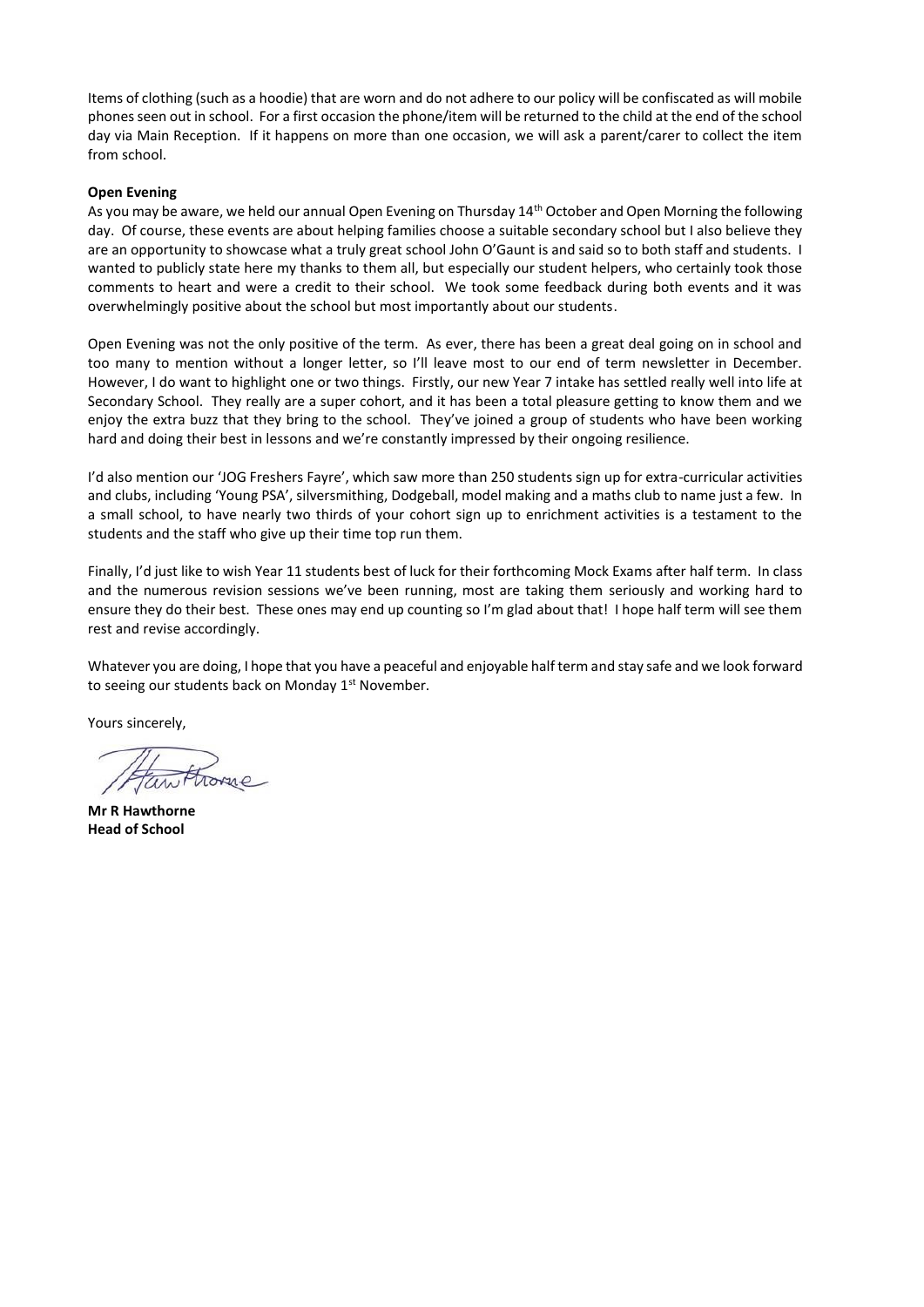

At John O'Gaunt uniform is an essential part of the school and one which develops our ethos. It creates a community, a sense of belonging and purpose for all students. Students at JOG represent our school in the wider community and with this in mind they are expected to maintain high standards of behaviour when wearing their uniform, including travelling to and from school.

This policy will be reviewed on a continuous basis.

Items of clothing can be purchased online from our official uniform/sports kit supplier, and we have included the website address below for your information. Many items can be purchased from other school wear shops or for example, departments in Tesco, Asda, Marks and Spencer and Sainsburys.

## **Dress-code:**

- Blazer Dark navy with school badge (badge displaying hall colours). **This must be purchased from the school shop: <https://www.skoolkit.co.uk/>**
- Trousers black or grey trousers, which must be tailored, straight legged and full length
- Shirt: White formal school shirt, button to neck with collar suitable for wearing with a tie OR standard design white open-necked blouse.
- Skirts Plain black skirts can be worn but must be the standard skirt
- School tie all students wear one
- Jumper (optional): Plain, navy, v-necked with the school logo/badge (not a cardigan)
- Footwear Black [NOT boots or trainers], sensible, safe and suitable for the task these should be plain
- Socks: Black, navy or white
- Tights: Navy, black or neutral

## **Please check the items shown in the 'Guide' included below thoroughly and ensure that you are clear on what is expected at John O'Gaunt. If you have any doubt regarding choice of unform please check with the school**  *before* **making a purchase.**

Items of clothing (such as a hoodie or cap) that are worn and do not adhere to our policy will be **confiscated**. For a first offense the phone/item will be returned to the child at the end of the school day via Main Reception. If it happens on more than one occasion, we will ask a parent/carer to collect the item from school.

## **Mobile phones**

We understand the need that students will need these for travelling to and from school. During school hours they **must** be turned off and placed in bags. Mobile phones cannot be used in class.

If a phone is seen it will be **confiscated**. For a first offense the phone/item will be returned to the child at the end of the school day via Main Reception. If it happens on more than one occasion, we will ask a parent/carer to collect the phone from school. On rare occasions, a student may be permitted to use a mobile phone, such as for clarification of homework using Class Charts or a parental number, this can only be done when **permission is given by a member of staff**.

No responsibility can be taken for loss or theft of any items of uniform or jewellery, including mobile phones. It is essential that all items are marked with the owner's name.

## **Guide**

Please use this guide for the school uniform which is required for years 7-11 it will outline what is and is not acceptable. **This list is not exhaustive**.

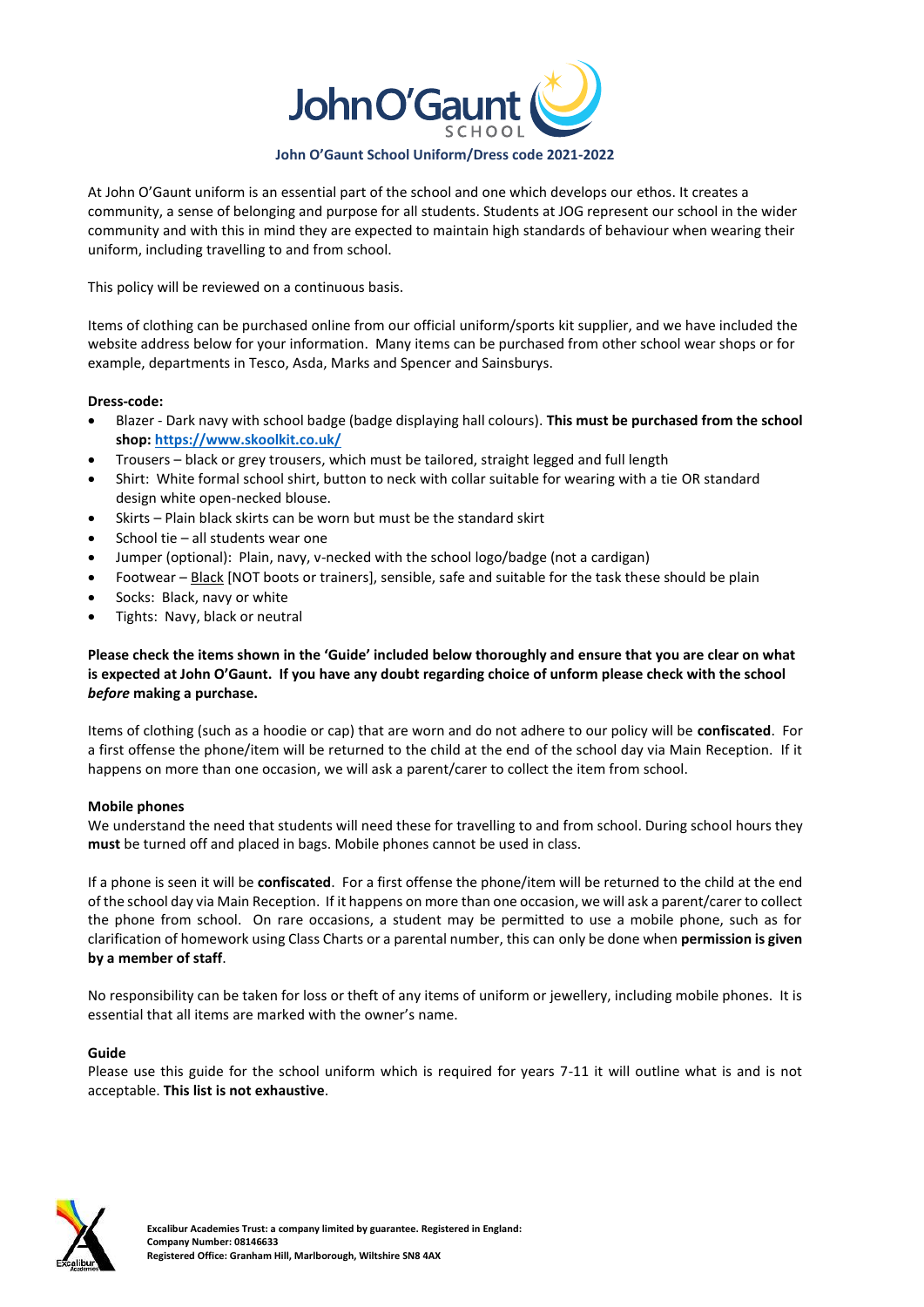| Acceptable |                                                                                                                                                 | <b>Not Acceptable</b>                                                     |  |
|------------|-------------------------------------------------------------------------------------------------------------------------------------------------|---------------------------------------------------------------------------|--|
|            | <b>Blazers:</b>                                                                                                                                 | This can be purchased from Skoolkit                                       |  |
|            | Dark navy with school badge<br>(badge displaying House<br>colours)                                                                              | No other blazer is permitted<br>During unusually hot weather -            |  |
|            |                                                                                                                                                 | students will be informed whether it is                                   |  |
|            | Blazers should be worn at all<br>times                                                                                                          | optional                                                                  |  |
|            | Skirts:                                                                                                                                         |                                                                           |  |
|            | Plain, navy or black skirts can<br>be worn but must be the<br>standard skirt                                                                    |                                                                           |  |
|            | Worn just above the knee<br>and as it was intended to be<br>worn (i.e. no rolling)                                                              |                                                                           |  |
|            | <b>Jumpers (optional)</b>                                                                                                                       | No alternative jumpers are allowed.                                       |  |
|            | Either with the school logo<br>only or plain black or navy<br>and v-necked<br><b>Shirts</b>                                                     | No cardigans, sweaters with a logo or<br>pictures or<br><b>No hoodies</b> |  |
|            |                                                                                                                                                 | No polo shirts or visible coloured long<br>sleeve under shirts            |  |
|            | White formal school shirt,<br>button to neck with collar<br>suitable for wearing with a<br>tie. Top button done up.<br>Tie John O'Gaunt striped | No logos                                                                  |  |
|            |                                                                                                                                                 |                                                                           |  |

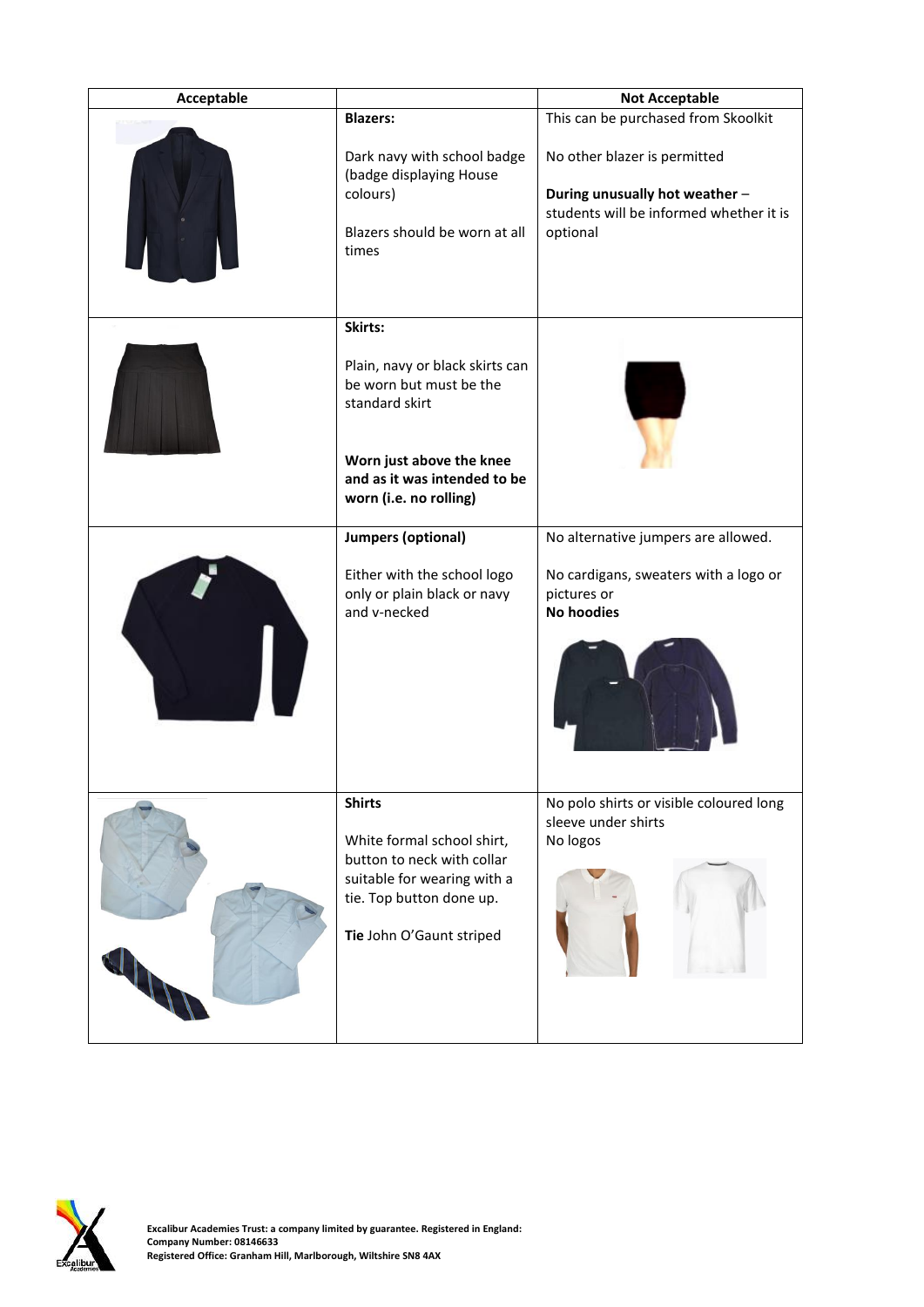

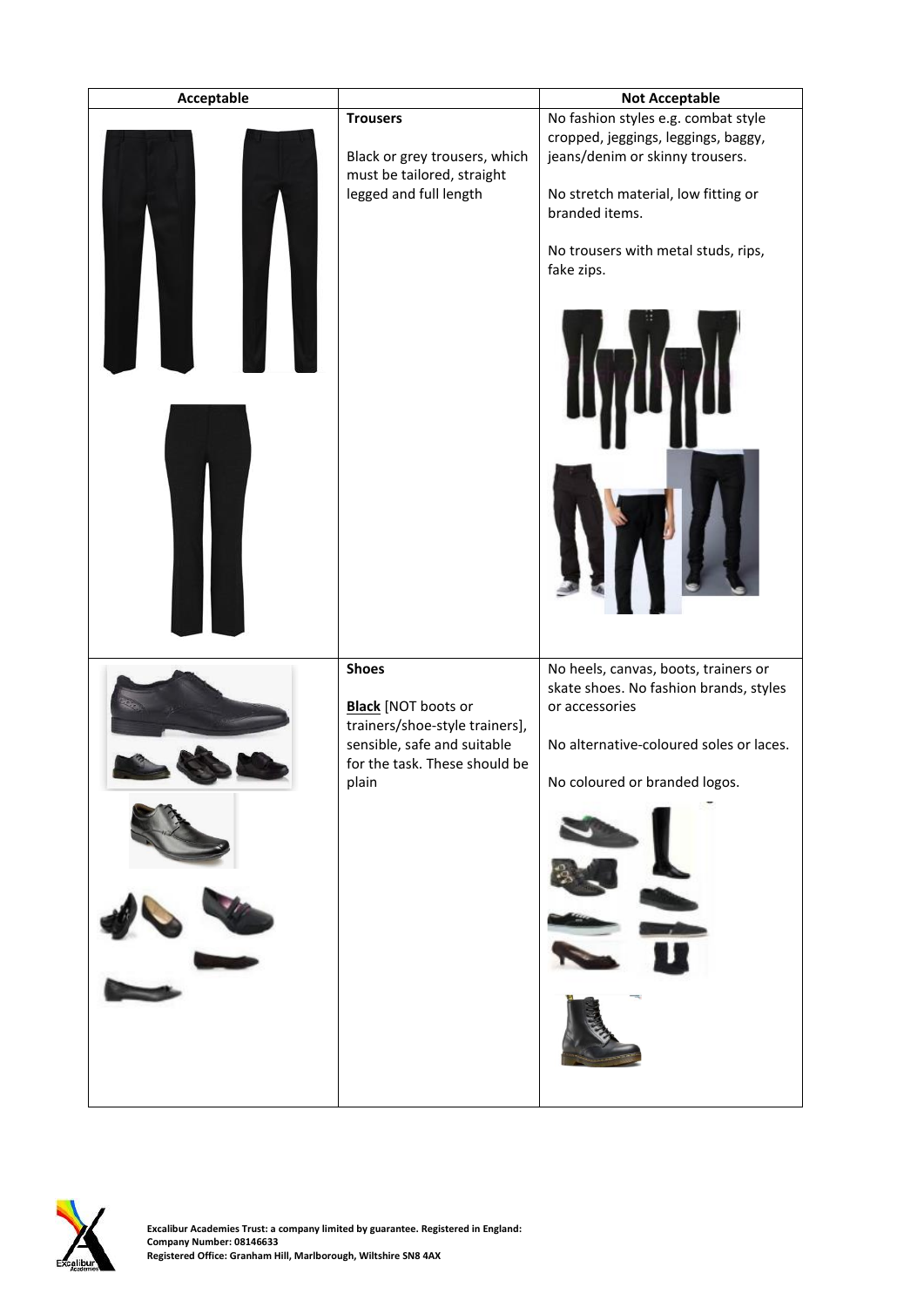| Acceptable |                                                                                                                                                                                                                                                                                                                                         | <b>Not Acceptable</b>                                                                                                                                                                                                                                                                                                                    |  |
|------------|-----------------------------------------------------------------------------------------------------------------------------------------------------------------------------------------------------------------------------------------------------------------------------------------------------------------------------------------|------------------------------------------------------------------------------------------------------------------------------------------------------------------------------------------------------------------------------------------------------------------------------------------------------------------------------------------|--|
|            | <b>Socks</b><br>Black, grey, navy or white.<br>Socks should be an<br>appropriate length.<br><b>Tights</b><br>Navy, black or neutral                                                                                                                                                                                                     |                                                                                                                                                                                                                                                                                                                                          |  |
|            | Jewellery<br>Earrings: One stud in each<br>ear.<br>Wristwatch maybe worn                                                                                                                                                                                                                                                                | No facial, oral or body piercings<br>including nose studs, stretches in ear,<br>tongue piercings or eyebrow bars.<br>No ankle chains or beads<br>Nothing to be worn on the wrist apart<br>from a watch                                                                                                                                   |  |
|            | Hair<br>Hairstyles should be neat<br>and tidy. Hair styles should<br>be moderate and a natural<br>colour. The styles should also<br>reflect the general<br>expectations of the uniform<br>policy and those of a<br>professional office<br>environment. Long hair<br>should be tied back for some<br>activities: D&T, PE, and<br>Science | No extreme or unnatural colours (e.g.<br>either whole, half-head colouring or<br>just at the ends), extensions or<br>additions on any part of the hair<br>No extreme haircuts or shaved<br>patterns, tramlines, shaved heads                                                                                                             |  |
|            | Make up<br>Discreet, natural looking<br>make-up, worn sensibly.<br>Neutral nail varnish<br><b>Outdoor coats</b><br>Should be plain and<br>waterproof                                                                                                                                                                                    | No excessive make up e.g. thick<br>eyeliner, dark brows, or lipstick<br>Coloured nail varnish is not acceptable.<br>No artificial nails. Your child may be<br>told to remove colour or extensions in<br>school<br>Hooded sweatshirts ("Hoodies") are<br>not permitted.<br>No outdoor coat to be worn inside. No<br>scarves inside school |  |